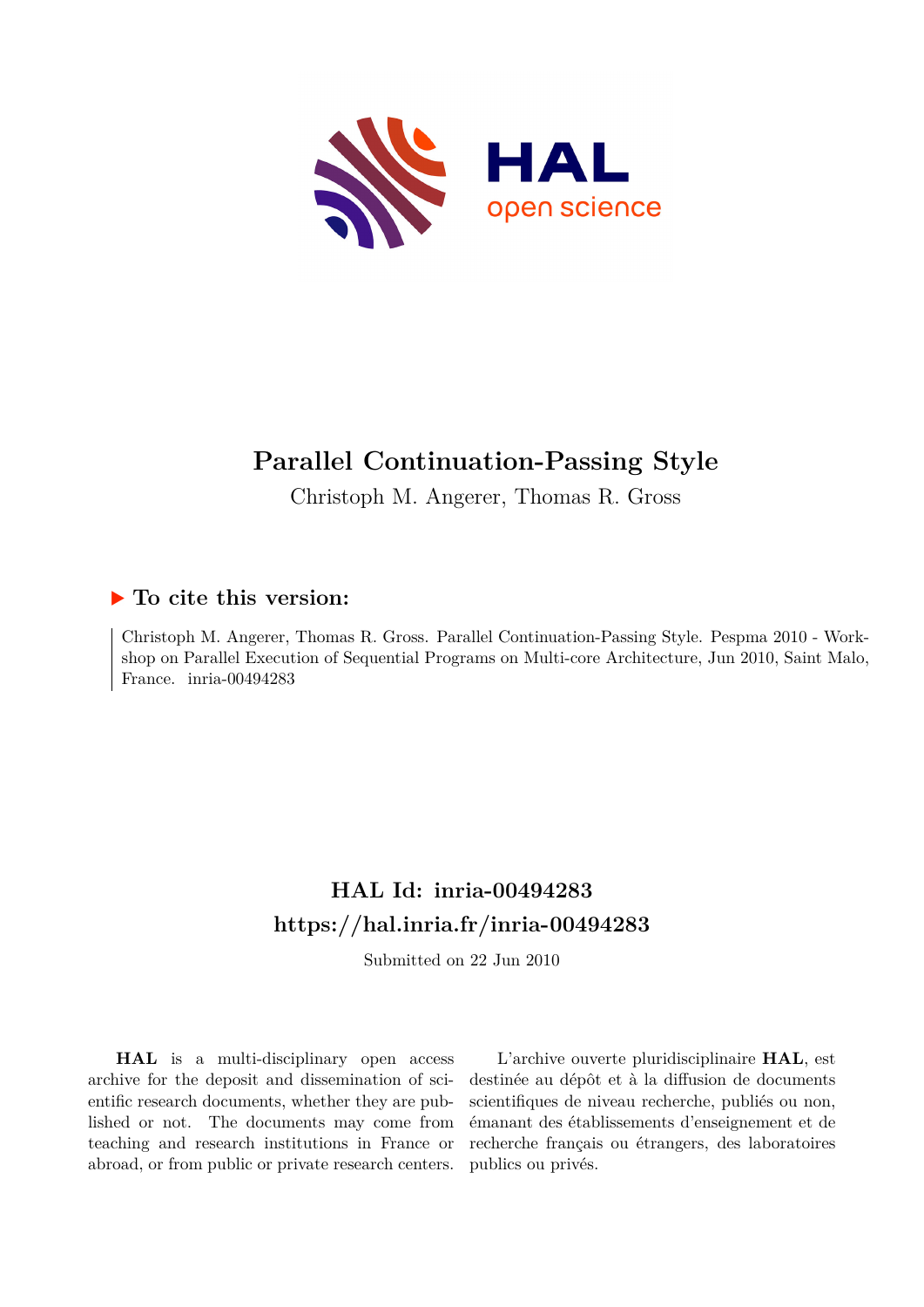# Parallel Continuation-Passing Style

A Compiler Representation for Incremental Parallelization

Christoph M. Angerer

Computer Systems Institute ETH Zurich, Switzerland angererc@inf.ethz.ch

Thomas R. Gross

Computer Systems Institute ETH Zurich, Switzerland trg@inf.ethz.ch

#### Abstract

We present a parallel version of continuation passing style, called pCPS. Using pCPS as the intermediate representation allows a compiler to first translate a sequential program into a form with explicit scheduling and then gradually increase the parallelism by removing happens-before constraints whenever possible.

#### 1. Introduction

Many compiler optimizations require a program to be first transformed into a suitable internal representation (IR). The two most common IR forms are static single assignment (SSA) and continuation-passing style (CPS).

In SSA, every variable is assigned exactly once. Multiple assignments to the same variable are translated into single assignments to different versions of this variable. A versioned variable is written as the original variable name with a unique subscript. Because this subscript makes it easy to find the one point where a variable has been defined, use-def chains are explicit in SSA form. This greatly simplifies the analysis of the program and thus benefits optimizations working with SSA.

While SSA is widely used in compilers for imperative languages, many compilers for functional languages prefer CPS, even though both forms are technically equivalent [1, 7]. In CPS, a function never returns to its caller as in the more familiar direct style. Instead, it expects a continuation function as an additional parameter. When the function has finished its computation, it will call this continuation function and pass it the result value. Similar to SSA, CPS is easier to analyze than a program in direct style because it makes the control flow explicit.

For both forms, algorithms exist that can automatically transform a direct style source program into SSA or CPS. These algorithms work on the unmodified source code and do not require the programmers to change anything—an important factor for their success.

Both forms, however, have a serious drawback when it comes to multicore systems: Neither one has any support for parallelism. In CPS, for example, the call to the continuation function must be in tail-position; that is, it must be the last thing the function does. Because there can be only one such tail-call, a function cannot fork computation in CPS. This makes CPS inherently single-threaded. A program can start parallel tasks by calling library functions, but this makes it hard for the compiler to analyze and optimize.

In this paper, we present parallel continuation-passing style (pCPS) as a superset of single threaded CPS. pCPS is a superset of CPS in the sense that there exists a simple substitution that transforms a program in CPS into a program in pCPS with equivalent behavior. Unlike CPS, however, pCPS allows the program to be transformed into a parallel version through a combination of automatic, semi-automatic, and manual means. The transformation of a program can be done in one pass or gradually over multiple iterations, increasing the parallelism incrementally with every optimization pass.

### 2. Parallel Continuation-Passing Style

In this section, we present pCPS in the context of Java. The basic building blocks in pCPS are *tasks*. A task is similar to a method in that it contains code that is executed in the context of a this object (or the class in the case of static methods/tasks). Unlike a method, however, one does not *call* a task, which would result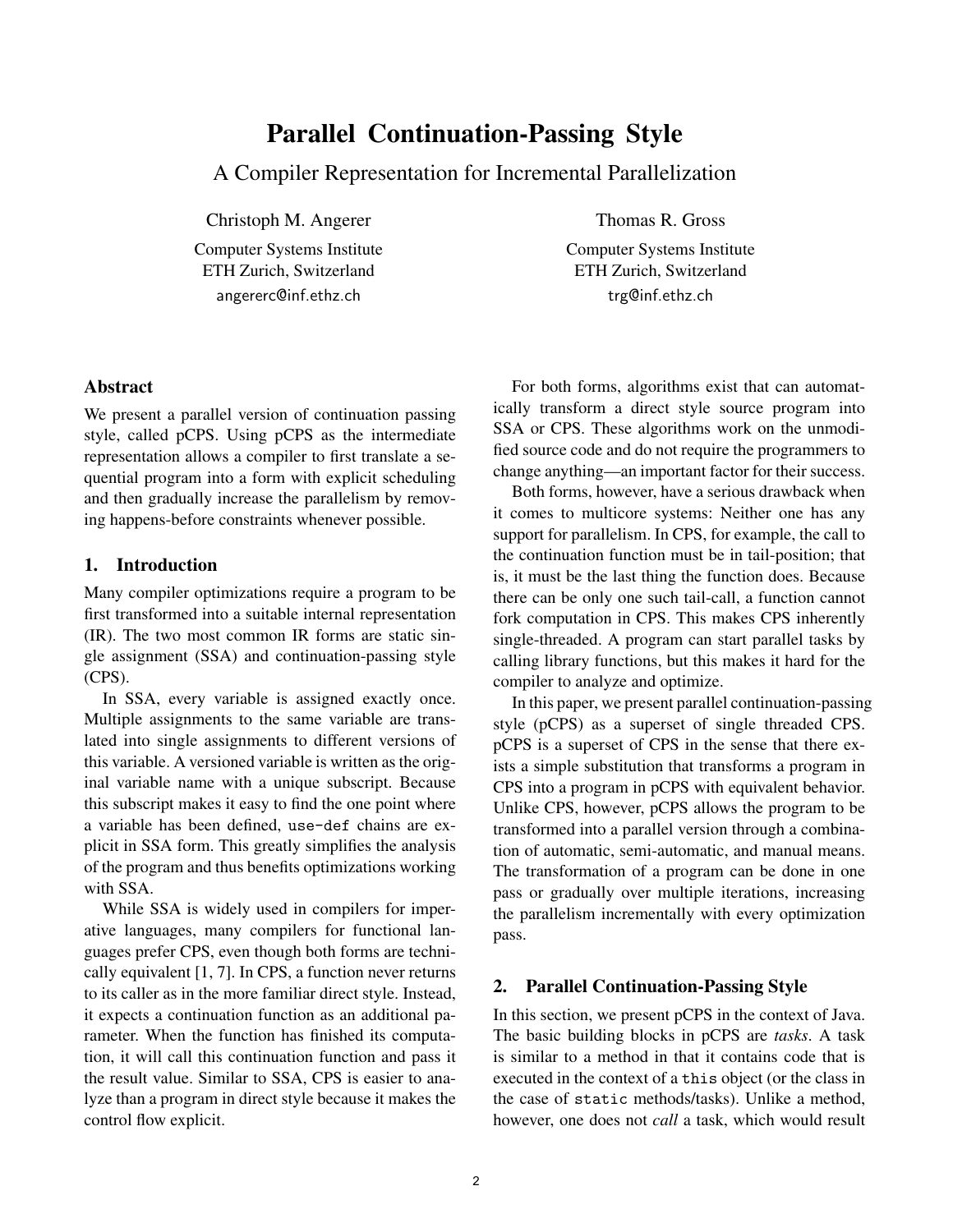in the immediate execution of the body, but instead *schedules* it for later execution.

Consider the following snippet of a Java class with explicit pCPS task scheduling:

```
class Main {
  task t() {
     Activation a = \text{sched}(\text{this.foo}());
     Activation b = \text{sched}(\text{this bar}(42));a \rightarrow b;
  }
  task foo() { ... }
  task bar(int x) { ... }...
}
```
A schedule is represented as a directed graph of  $\langle object, task() \rangle$  pairs. A statement such as sched(this.foo()) creates a new node in the schedule with the given object (this, in this example) and task (here the task called foo()). The instruction sched() returns an object of type Activation representing the node. Like any other object, Activation objects can be kept in local variables, passed around as parameters, and stored in fields.

At runtime, a scheduler constantly chooses activations that are eligible for execution and executes them. The order in which the scheduler is allowed to start the activations is specified by happens-before edges in the schedule graph. If the schedule contains a happensbefore edge  $\langle o1, t1(\rangle) \rightarrow \langle o2, t2(\rangle)$ , for example, the scheduler must guarantee that activation  $\langle o1, t1 \rangle$ has finished execution before activation  $\langle o2, t2 \rangle$  is started.

In the code, the currently executing activation is accessible through the keyword now. Whenever a new task is scheduled, the scheduler automatically adds an initial happens-before relationship between now and the new activation node. This prevents the immediate execution of the new activation and therefore allows the current task to add additional constraints to the schedule before it finishes.

In addition to those implicit happens-before relationships, the example contains the statement  $a \rightarrow b$ . This explicitly adds an edge to the schedule between the two activation objects a and b.

Because pCPS does not have call-return semantics, an activation cannot directly return a value. To simplify the passing of results between activations, however, Activation provides a built-in field called res that we can use by convention to store the result of a computation.

#### 3. Example

As an example, consider a method fib() for computing fibonacci numbers.

```
int fib(int k) {
  if (k \leq 2) return 1;
  else return fib(k-1) + fib(k-2);}
```
The else case contains two recursive calls to fib(). Because of the +, however, none of these calls is a tail call because we have to wait until both functions return before we can add their results.

A translation into CPS splits the else case into three inner functions generated by the compiler<sup>1</sup>:

```
int fib(int k, fun ret) {
  if (k \leq 2) ret(1);
  else fib(k-1, fun(left) {
         fib(k-2, fun(right) {
           ret(left+right);
 })})
}
```
This example demonstrates how the translation into CPS adds the additional parameter ret for the continuation to fib(). A return in direct style is translated into a tail call to this continuation function, passing the result as a parameter. A function call that is not in tail position requires the CPS transformation to split the function at that point, packaging the rest of the function body inside a newly generated block that is passed to the called function.

Such a CPS function can be trivially translated into pCPS by simply wrapping each tail call to the continuation with a sched() statement. Scheduling a single task without adding any other happens-before edges results in a linear schedule  $a \rightarrow b$  which has the same execution behavior as a tail call.

However, there is often a more direct translation into pCPS that generates less anonymous functions, which is beneficial for finding parallelization opportunities. A sequence of function calls can be directly translated

<sup>&</sup>lt;sup>1</sup> In the current version, Java does not contain function pointers and real closures, which are both important for CPS translation. Both could be somewhat simulated with anonymous classes at the expense of much increased verbosity. For the sake of this example, however, we just use an imaginary notation fun(param){body} for creating closures.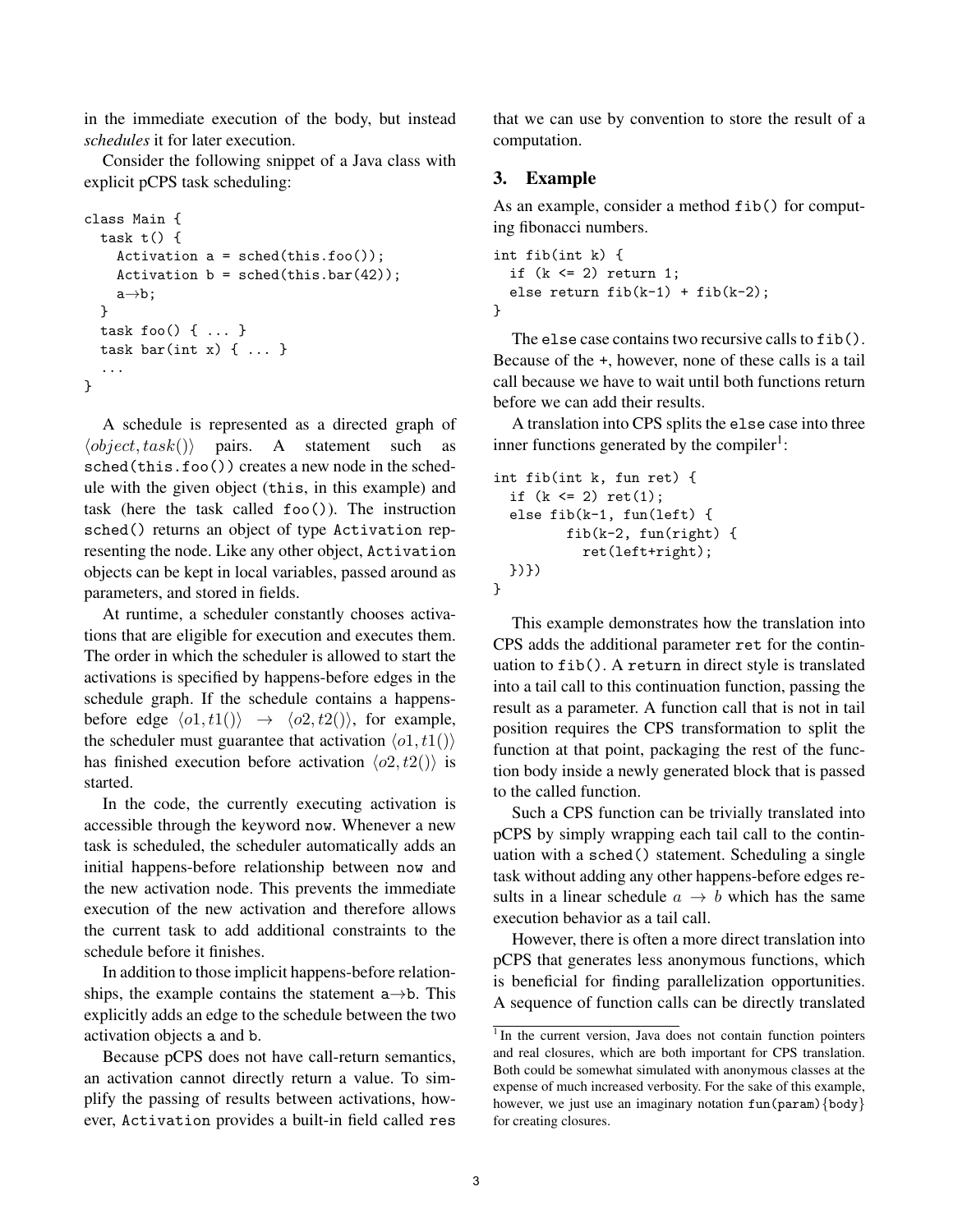```
1 task fib(int k, Activation later) {
2 if (k \le 2) {
3 \qquad \qquad \text{now.} \text{res} = 1;4 } else {
5 //make left and right available inside closure
6 Activation left;
7 Activation right;
8 Activation then = now;
9 Activation sum = sched(fun(){
10 //sum 'returns' for fib()
11 then.res = ((int)left.res)
12 + ((int)right.res);
_{13} });
14
15 left = sched(fib(k-1, sum));
16 right = sched(fib(k-2, sum));
17 left→right; //inserted by naive translation
18 right\rightarrowsum;
19
20 sum \rightarrow later;
21 }
22 }
```
Figure 1. Fibonacci in pCPS.

into a sequence of sched() statements in pCPS. Only the parts that use the results (the  $+$  in the fib() example) need to be wrapped inside a single task so that we can correctly schedule it.

Figure 1 shows a pCPS version of the fib() function with this more direct translation. In contrast to CPS, we do not pass a continuation function but an activation object. For this, we have added an additional parameter later to the task on line 1.

Unlike a continuation function, an activation object allows us to join two parallel flows. Consider passing a continuation function to two parallel activations. Both activations will ultimately call the continuation independently from each other; but there will still be two execution threads. By passing the same activation object, however, we can schedule subtasks relative to that common activation object allowing the parallel execution threads to eventually join at that single activation.

On line 8 we store a reference to the current activation now it in the local variable then. Inside the closure of sum(), then allows us to set the result slot in behalf of the outer fib() activation so that our clients can read it from there. We must wrap the summation + inside its own task because it is dependent on the results of  $fib(k-1)$  and  $fib(k-2)$  and must be scheduled after those.

The actual recursive invokations are scheduled on lines 15 and 16. By passing our sum activation we make sure that sum is not executed before both subtasks have finished their computations. Because the recursive calls to fib() and their summation were ordered in the original program, the translation also added two ordering constraints on lines 17 and 18. The return in the original program is translated into sum $\rightarrow$ later to accomodate the fact that the return happens before the parent continues.

### 4. Introducing Automatic, Semi-automatic, and Manual Parallelism

The last section demonstrated the translation of a sequential program into pCPS. The transformed program used explicit task scheduling but still obeyed all ordering constraints of the original program. As a result, the pCPS version is still a sequential program.

The difference, however, is that it is now in a form that allows different optimizations to gradually increase the parallelism. Optimizations may add or remove edges and split or combine tasks whenever they think it is beneficial.

There exist analyses that can identify parallelism in a fully automated way, such as polyhedral optimization [4]. In other cases, the programmer must provide program annotations allowing or disallowing certain optimizations, as in, for example, OpenMP [3, 11] or Cilk [12].

By exposing pCPS features to the source programming language, programmers can additionally handoptimize certain parts in the program. The lightweight, ad hoc nature of pCPS allows adding parallelism with minimal impact on the rest of the program. Adding parallelization through threads, on the other hand, often requires major redesigns of the overall application architecture to incorporate the thread management and synchronization.

After an optimization found an opportunity to introduce parallelism, the compiler will transform the IR to incorporate this result. As an example, we show how to transform the example from Figure 1 into a parallelized version.

In the pCPS version, the happens-before edge on line 17 is not strictly necessary and can be removed. The edge was introduced by the pCPS translation only because of the implicit ordering in the original expression  $fib(k-1) + fib(k-2).$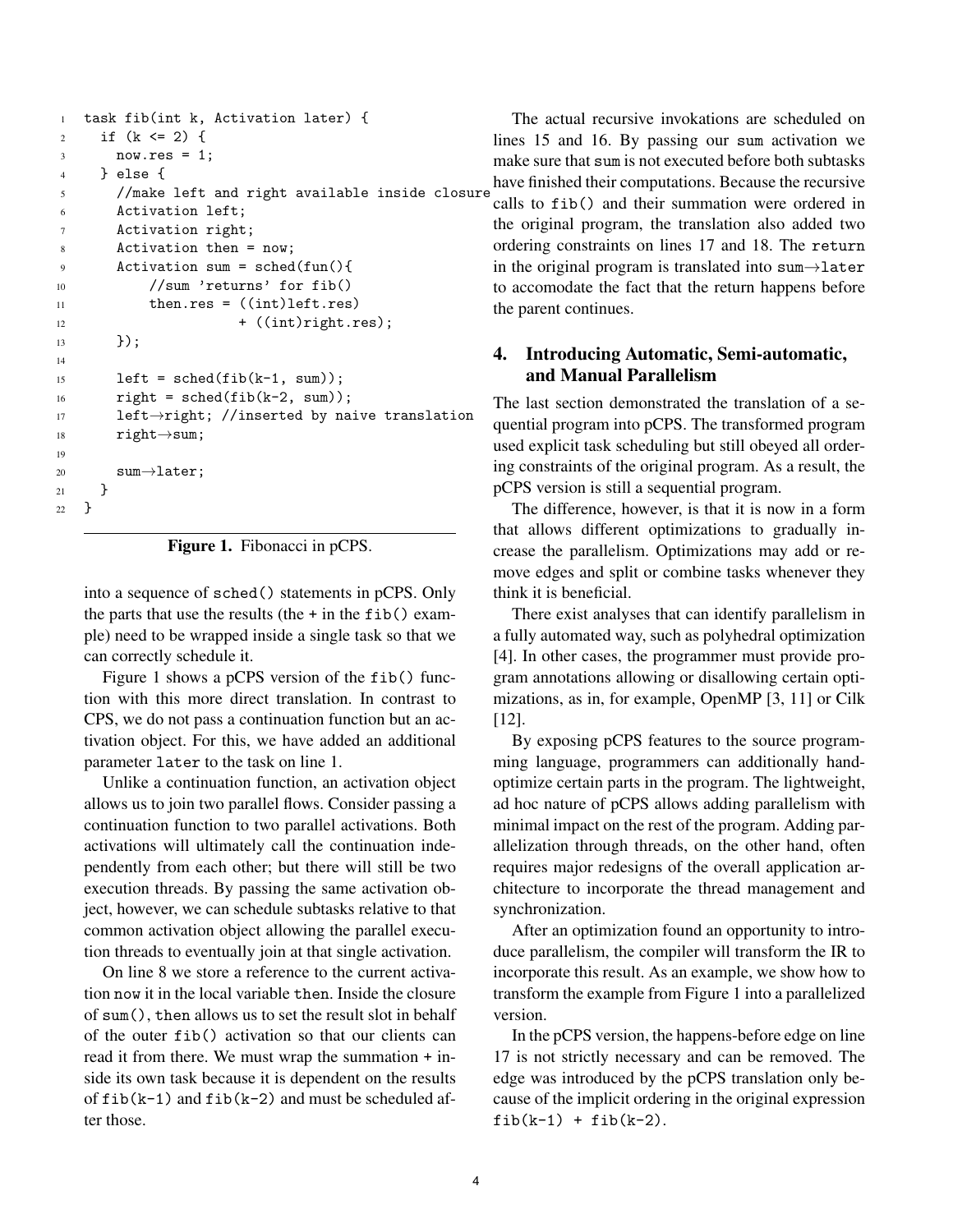

Figure 2. (a) The schedule extracted from Figure 1 after transitive edges have been removed; (b) deleting the unnecessary edge  $f$  requires the addition of  $e'$  and  $g'$  to keep the transitive ordering intact.

Figure 2(a) shows the schedule that can be extracted from the code in Figure 1. As expected, the schedule is a linear list of activations representing the sequential control flow.

Consider an optimization that checks whether each edge in a schedule is required or not. Because fib() only accesses local variables, it is trivial for the compiler to see that the two recursive calls to fib() can be parallelized and therefore the edge  $f$  is unnecessary. For more complex scenarios, the compiler may use a more advanced data-race detection mechanism to figure out whether two activations would interfere with each other when parallelized.

Removing the edge  $f$  requires us to adjust the schedule to ensure that the transitive ordering of the predecessors and successors of the edge source and targets remain intact. Simply deleting the edge  $f$ , for example, would destroy the transitive ordering of nodes  $\langle fib(k-1)\rangle$  and  $\langle sum(\cdot)\rangle$ .

When deleting an edge  $a \rightarrow b$ , the transitive ordering is maintained by adding additional edges to the schedule: for each incoming edge  $x \to a$  into node a we create a new edge  $x \to b$ ; similarly, for each outgoing edge  $b \rightarrow y$  from b we create an edge  $a \rightarrow y$ .

The result of this transformation for our example can be seen in Figure 2(b). The two new edges  $e'$  and  $g'$  were created to retain the transitive ordering through edges e and g. In this schedule,  $\langle fib(k - 1) \rangle$  and  $\langle fib(k-2)\rangle$  can be executed in parallel while  $\langle sum(\mathbf{r})\rangle$ is still (correctly) ordered. For the source code, this transformation changes the happens-before edge on line 17 to left→sum.

### 5. Related Work

SSA for parallel programs [8, 13], OpenMP [11] and Cilk [12] are examples of programming systems with lightweight ad hoc parallelism. Similar to pCPS, in these systems parallelism can be incrementally added to a program by gradual refinement. pCPS, however, allows for unstructured parallelism whereas the forkjoin style constructs of parallel SSA, OpenMP and Cilk are lexically scoped. Lexical scoping comes at the cost of flexibility, making it difficult to model common patterns such as futures or producer-consumer [3].

Futures [2, 10] are a mechanism for encapsulating computations. When a future is resolved before the computation has finished, the resolution blocks until the result is available. This behavior is very similar to task scheduling. While being convenient for programmers, however, futures are not very well suited as a compiler IR. Because futures do not make the happensbefore edges explicit, as pCPS does, it is much harder for the compiler to statically reason about the schedule and derive optimizations from that.

The join-calculus [5] and  $\pi$ -calculus [9] are examples of process calculi for concurrent systems. A process calculus defines an algebra for describing and analyzing the interaction, communication, and synchronization between concurrent processes. As algebras, process calculi permit formal reasoning about many of their properties, such as behavioral equivalence through bisimulation [6]. For a program to make use of this formal foundation, however, it must have been designed and written with the process calculus in mind. For this reason, process calculi are used as the basis for programming languages, but not for compiler IRs. We do not know of any successful translation of an imperative, shared-memory program into a process calculus that would allow for further optimizations.

#### 6. Concluding Remarks

Most compilers use SSA or CPS as their intermediate representation. Neither form, however, has any support for parallelism but are inherently single threaded.

In this paper we propose a parallel version of CPS, called pCPS. pCPS allows a compiler to incrementally increase the parallelism using multiple optimization phases. If pCPS is used as the common in- and output for each optimization, different independent optimizations can be seamlessly integrated into a single optimizing compiler.